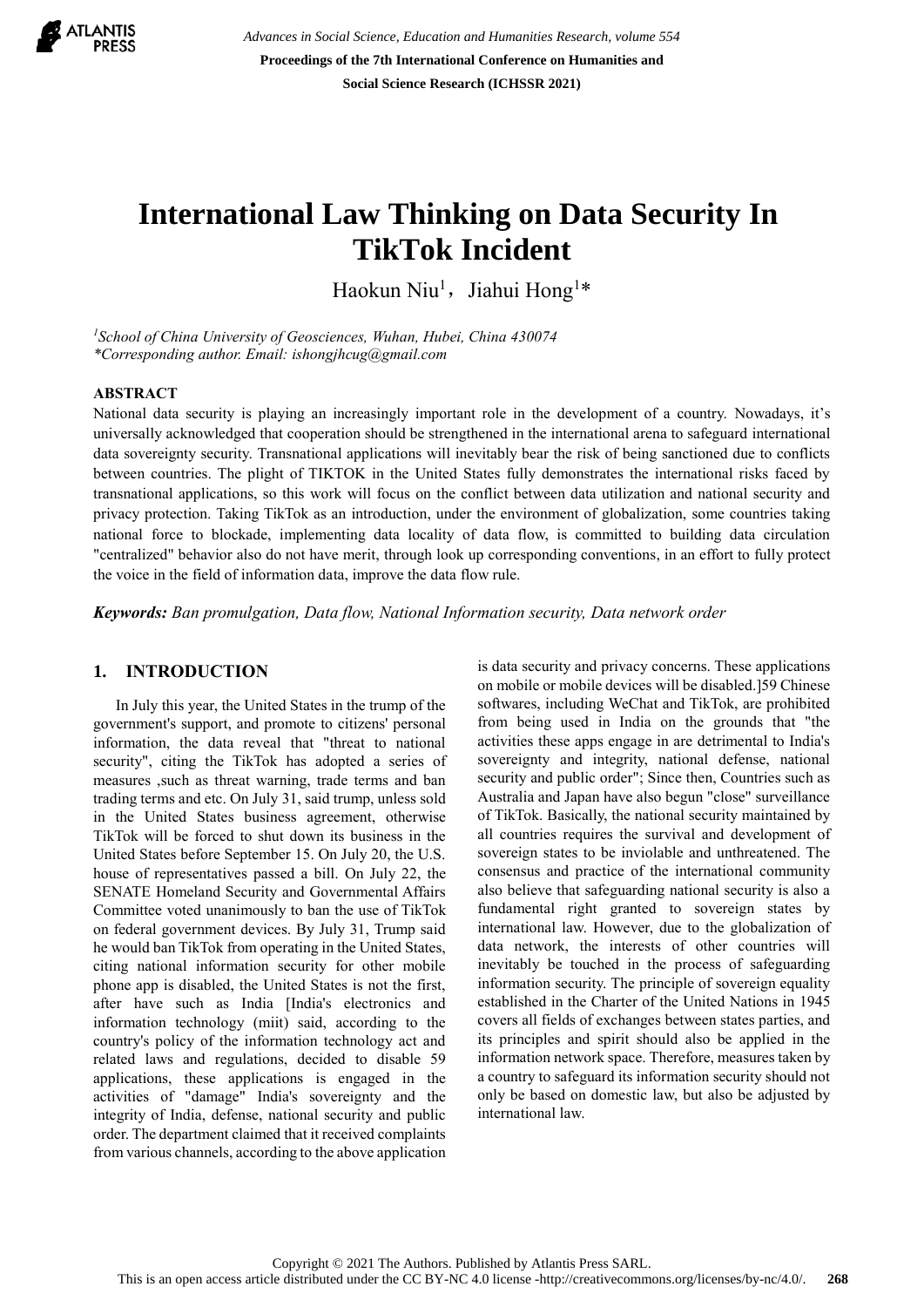# **2. DISCUSSION ON THE ILLEGALITY OF ISSUING A BAN ON THE GROUNDS OF NATIONAL SECURITY**

# *2.1. It Undermines the Protection of Individual Rights under International Human Rights Law*

Respect for international rules and international law is a prerequisite, despite differences in national policies. The security of citizens' personal information and the possession of personal privacy data are citizens' individual rights, and the protection of personal privacy is also the requirement to realize the protection of human rights. Network operators in the user data security has corresponding protection obligations [including to obtain user consent, users have the right to be forgotten, have the right to correct and so on a variety of rights.], citizens also have free access to applications. After the ban, citizens' free use of apps was restricted. In the universal declaration of human rights,"anyone's personal life, family, home and communications shall not be any interference, shall be subjected to attack his honour and reputation. Everyone has the right to enjoy legal protection, so as to avoid such interference or attacks."[1- 3]As what is stipulated in article 19: everyone has the right to claim and the freedom of opinion; this right shall include freedom to hold claim without interference, and through any media and regardless of national borders to seek, receive and send messages, and the freedom of thought. Paragraph 1 of article 27:"Everyone has the right to participate freely in the cultural life of society, to enjoy the arts and to share in the progress of science and its benefits." The Universal Declaration of Human Rights " No person shall be arbitrarily deprived of his or her property. "It also provides for the protection of citizens' private property security. Therefore, the United States' administrative sanctions on the grounds of national security are a violation of citizens' individual rights, [4,5]and it also fails to fulfill the obligation of safeguarding citizens' individual rights in national law.

# *2.2. It Violates the WTO Principles of Openness, Transparency and Non-discrimination*

The United States has been a representative of the free flow of data. In 2013, the United States, Australia, Canada, European Union and other 23 members based on GATS trade under the WTO Agreement of the international service trade Agreement (Trade in Services Agreement, hereinafter referred to as TISA), the United States require "member service provider the government can't prevent another member, the transmission, access, treatment, storage information from within its borders or other countries." There are no exceptions to this clause. From the perspective of relevant WTO regulations, the double standards demonstrated by the US in allowing cross-border data flow and the sanctions against TikTok

are contrary to the principles of market economy, and even more contrary to the principles of openness, transparency and non-discrimination that the WTO has been striving to achieve.[1,2,6].

### *2.3. The Expropriation of Data Property Lacks Treaty Support*

After the promulgation of "TIKTOK", a series of executive orders implemented by the US government relying on public power have constituted indirect expropriation of "TIKTOK" from a practical point of view. Whether the administrative order requires data processing will lead to indirect expropriation of enterprise data property is also a new theoretical issue.

Therefore, data property is an inevitable trend of international development. Recognition of TIKTOK's data property in an executive order issued by the White House. The "interests and rights" of Bytedancing's section 2 (b) (II) requirement to divest include "any data acquired or derived from users of the TIKTOK application or Musical.ly application in the United States.". In addition, the executive order requires Bytedance to certify in writing to CFIUS that it has destroyed all data and copies required to be stripped under Section 2 (b) (ii), and to require an audit. Since the administrative order has recognized the interests and rights of data, the provisions of data destruction required in the administrative order are most likely to be unreasonable interference in the use, possession and disposal of data property, which constitutes indirect expropriation.[7,8]Based on theoretical analysis, however, due to the lack of relevant treaties between China and the problem of data protection, also did not undertake the international arbitration rules of the problem, in fact for data can be as a collection of objects and the citizen right of privacy behind hidden in the data, information security is also need relevant provisions of the relief, also need to be regulated treaty.

# **3. HINDER THE ESTABLISHMENT OF INTERNATIONAL DATA PROTECTION SYSTEM**

#### *3.1. Practical Obstacles to International Data Protection*

Cyber information security, which endangers individual privacy, national security, economic lifeline and social stability, is playing an increasingly important role in a country's comprehensive strength. With the increasingly fierce international competition in the field of information technology, countries pay more and more attention to information security. Cross-border data flows freely to give adequate space to multinational companies use data, and achieve privacy depend on countries to establish a good system of data protection, countries need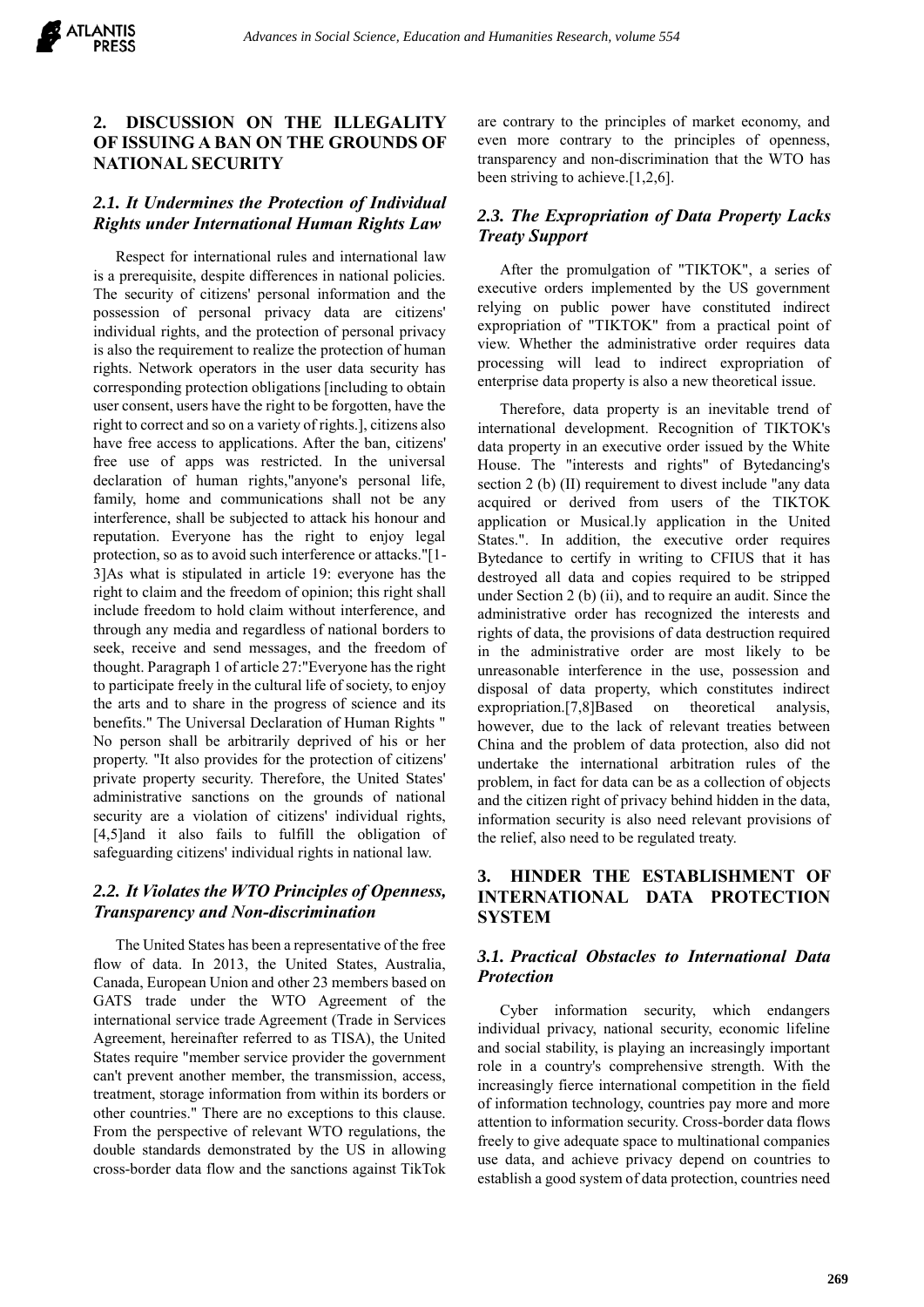to strengthen the autonomy of data protection to ensure national security, the privacy protection inevitably hindered the data flow freely, it reflects a fundamental contradiction problems. Legal analysis of the "Tik Tok" Incident -- also on the Improvement of international economic and Trade rules for data Utilization, author Ding Jingwen talks about the fundamental contradiction between the freedom of data flow and national security and privacy protection, which is known as the "three difficult choices" in academic circles.[4,5,8].

Through analysis, it is not difficult to conclude that the relevant rules of data utilization in the modern international community are not complete, and were once destroyed due to improper actions of some countries. The free flow of cross-domain data in data utilization is very likely to cause national security problems in international trade, and it is precisely because the trade of transnational corporations has caused the destruction of the order of international data network.[9]The "Tik Tok" incident also reflects that there is no clear legal rule in international law

on the relationship between data utilization and national security, and there is a blank space. Some countries, represented by the United States, encourage the free flow of data across river basins internationally. They want to promote the development of their own enterprises by collecting data from other countries, but restrict the use of data for the sake of national security at home. This is obviously unfair and undermines the order of the international data network.

# *3.2. National Data and Information Security Maintenance without International Standards*

Cyberspace knows no boundaries. Every country is a member of this space. In retrospect, most of the incidents related to network information security have international characteristics. In such an era of information explosion, network information security involves politics, economy, military, daily life and other fields, involving a very wide range of issues, but also more complex, it is probably difficult for a country to respond calmly.

| <b>Signing time</b>  | Name of the convention                                      | <b>Content of the convention</b>                                                                                                                                                                                                                                                                                                                                                                                                                                                                                                                                                                                                                                                                                                                                                                                                 |
|----------------------|-------------------------------------------------------------|----------------------------------------------------------------------------------------------------------------------------------------------------------------------------------------------------------------------------------------------------------------------------------------------------------------------------------------------------------------------------------------------------------------------------------------------------------------------------------------------------------------------------------------------------------------------------------------------------------------------------------------------------------------------------------------------------------------------------------------------------------------------------------------------------------------------------------|
| In July 2000         | 《 Okinawa Charter for<br>the<br>Global Information Society» | leaders of the<br>The<br>United States,<br>Japan,<br>Germany, The United Kingdom, France, Italy,<br>Canada and Russia on Wednesday issued the<br>Okinawa Charter of the Global Information<br>Society, which aims to promote the development<br>of information and communication technologies,<br>narrow the development gap between countries<br>and regions, and build a global information<br>society.                                                                                                                                                                                                                                                                                                                                                                                                                        |
| In September<br>2011 | «International Code of Conduct<br>for Information Security» | The document puts forward a series of basic<br>principles on the maintenance of information and<br>covering<br>political,<br>cyber<br>security,<br>military,<br>economic, social, cultural and technological<br>aspects. Stresses the responsibility and right of<br>States to protect national information and<br>cyberspace and critical information and cyber<br>infrastructure from threats, interference and<br>attacks; Establishing a multilateral, transparent<br>democratic<br>international<br>and<br>governance<br>mechanism for the Internet; Fully respect the<br>freedoms of<br>information<br>and<br>rights<br>and<br>cyberspace in accordance with the laws of all<br>countries; To help developing countries develop<br>information<br>and<br>network<br>technologies;<br>Cooperation in fighting cyber crimes. |

Table 1. The International Convention of Data Security

Since the last century, various international organizations and regional alliances, including the United Nations, have tried to establish an international data and information security system to varying degrees. However, due to the lack of coercive power or interference from power politics, most of them have achieved little effect. However, there is no unified international convention for the protection of network information in various